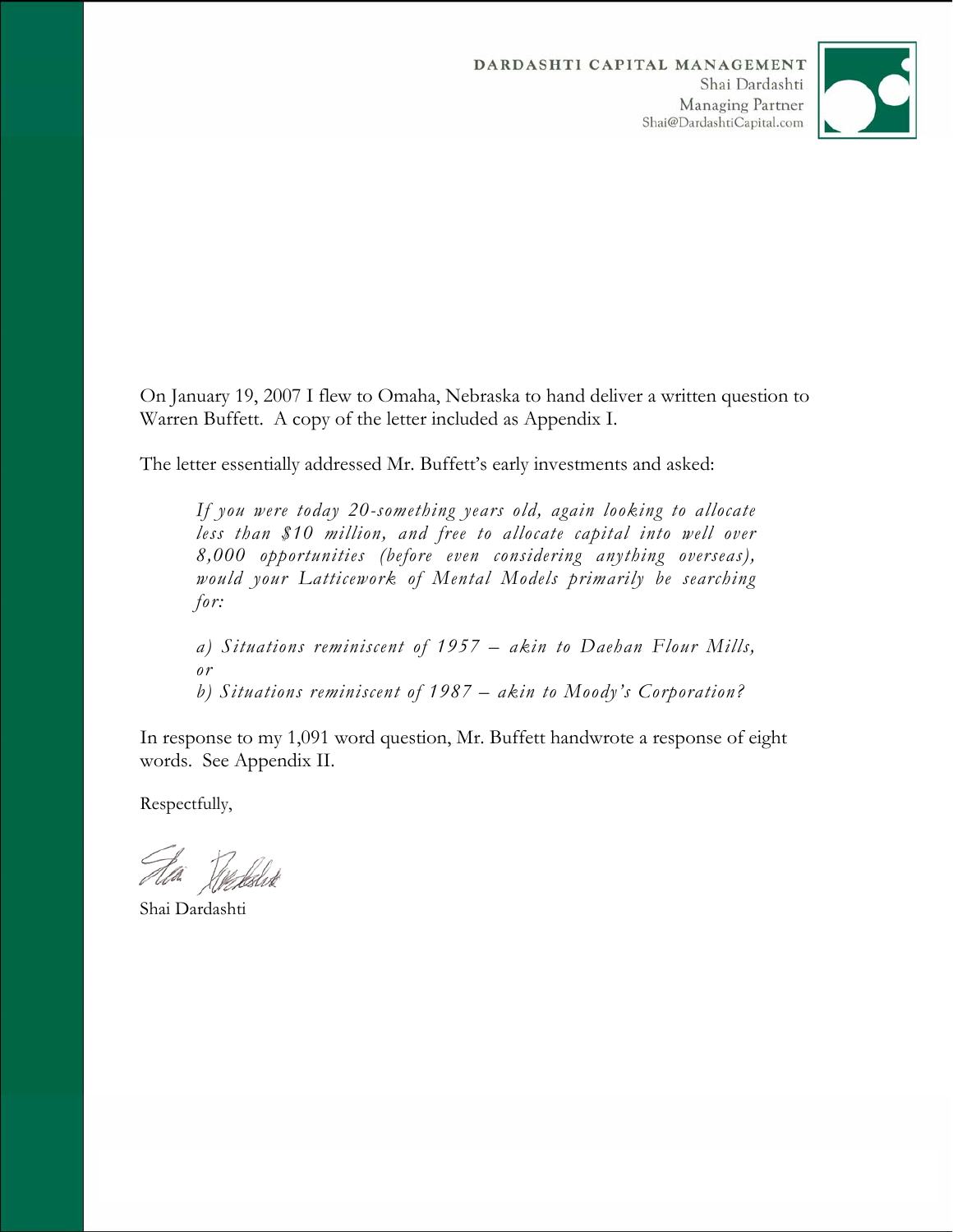# **Appendix I: Text of Letter to Warren Buffett**

January 19, 2007

Warren Buffett 1440 Kiewit Plaza Omaha, Nebraska 68131

Dear Warren:

Like the thousands of other young people who try to contact you, I've always been the kid in school who used to read the business section of the paper rather than the sports section while in high school and would check "yahoo finance" rather than "yahoo sports" while in college.

I first read The Warren Buffett Way when I was 13 and I walked into the local library looking for a book about investing. I first wrote to you when I was 17 when I figured I actually had a reason to make a plea for your attention. I first had the privilege to shake your hand at age 21 when I organized a student trip from University of Maryland.

I just traveled 1,000 miles on 48 hours of notice to shake your hand for a second time. And to hand deliver this letter to you.

My father escaped from Iran in 1967 – as a 12 year old, leaving his parents behind and surviving on his own in Philadelphia with an aunt. My mother is from a small town in Pennsylvania – many in her family were victims of the Holocaust. If you are actually reading this message, I am indeed one of the luckier people in the world.

I consider the luck to be able to deliver this communication to you on par with that of a philosophy student conversing with Plato; the odds for "time, technology, and temperament" to all align is a statistical anomaly. I could not have been handed a better ticket in the Ovarian Lottery.

I've read your Partnership Letters, the Letters to Berkshire Shareholders, and my fair share of articles that you have written and books that have been written about you *yet still have a single looming question.* 

Any guidance would be deeply appreciated.

My sincerest thanks,

Shai Dardashti (signed)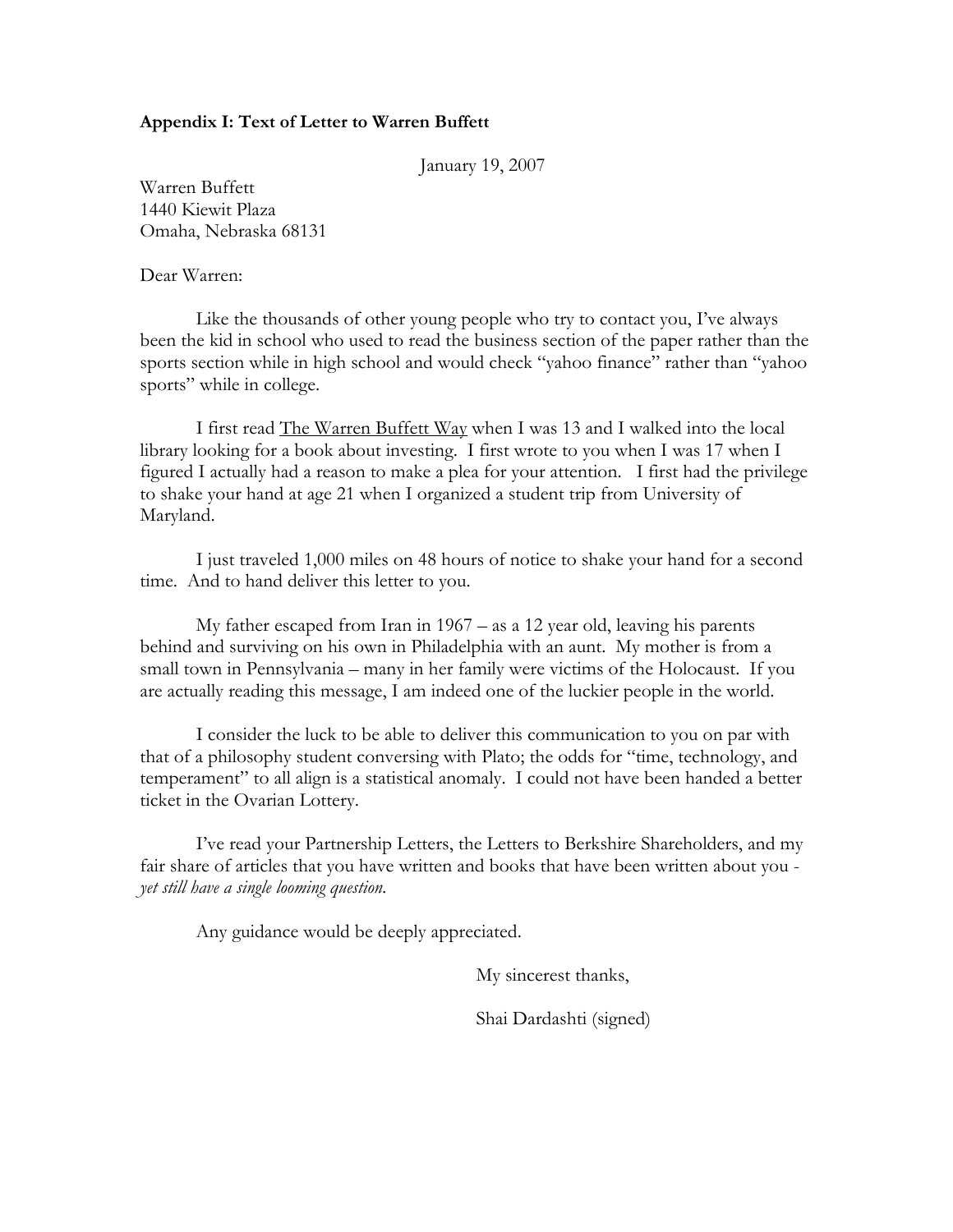### **Mr. Buffett, on June 23, 1999 you shared with Business Week:**

*If I was running \$1 million today, or \$10 million for that matter, I'd be fully invested. Anyone who says that size does not hurt investment performance is selling.*  **The highest rates of return I've ever achieved were in the 1950s.** *I killed the Dow. You ought to see the numbers. But I was investing peanuts then. It's a huge structural advantage not to have a lot of money. I think I could make you 50% a year on \$1 million. No, I know I could. I guarantee that.*

### **More recently, Morningstar reported:**

*Munger also recalled a comment made by Buffett at the Berkshire annual meeting concerning how cheap Korean stocks had become during that country's financial meltdown in 2002: "There were flour mills trading at two times earnings.* **Warren thought he was young again***."* 

As I understand things, I recognize two "mental models" from your investment patterns over the years:

## **The "1957" Graham Approach**

At a talk to Columbia students in 1993 you shared:

 $\overline{a}$ 

*When I got out of Columbia the first place I went to work was a five-person brokerage firm with operations in Omaha. It subscribed to Moody's industrial manual, banks and finance manual and public utilities manual. I went through all those page by page.* 

*I found a little company called* **Genesee Valley Gas** *near Rochester . It had 22,000 shares out. It was a public utility that was earning about \$5 per share, and the nice thing about it was you could buy it at \$5 per share. 1*

*I found* **Western Insurance** *in Fort Scott, Kansas. The price range in Moody's financial manual...was \$12-\$20. Earnings were \$16 a share. I ran an ad in the Fort Scott paper to buy that stock.* 

*I found* **the Union Street Railway***, in New Bedford, a bus company. At that time it was selling at about \$45 and, as I remember, had \$120 a share in cash and no liabilities.* 

<sup>&</sup>lt;sup>1</sup> Even adjusting for inflation, 22K shares at \$5 each implies a market cap well below \$1 million.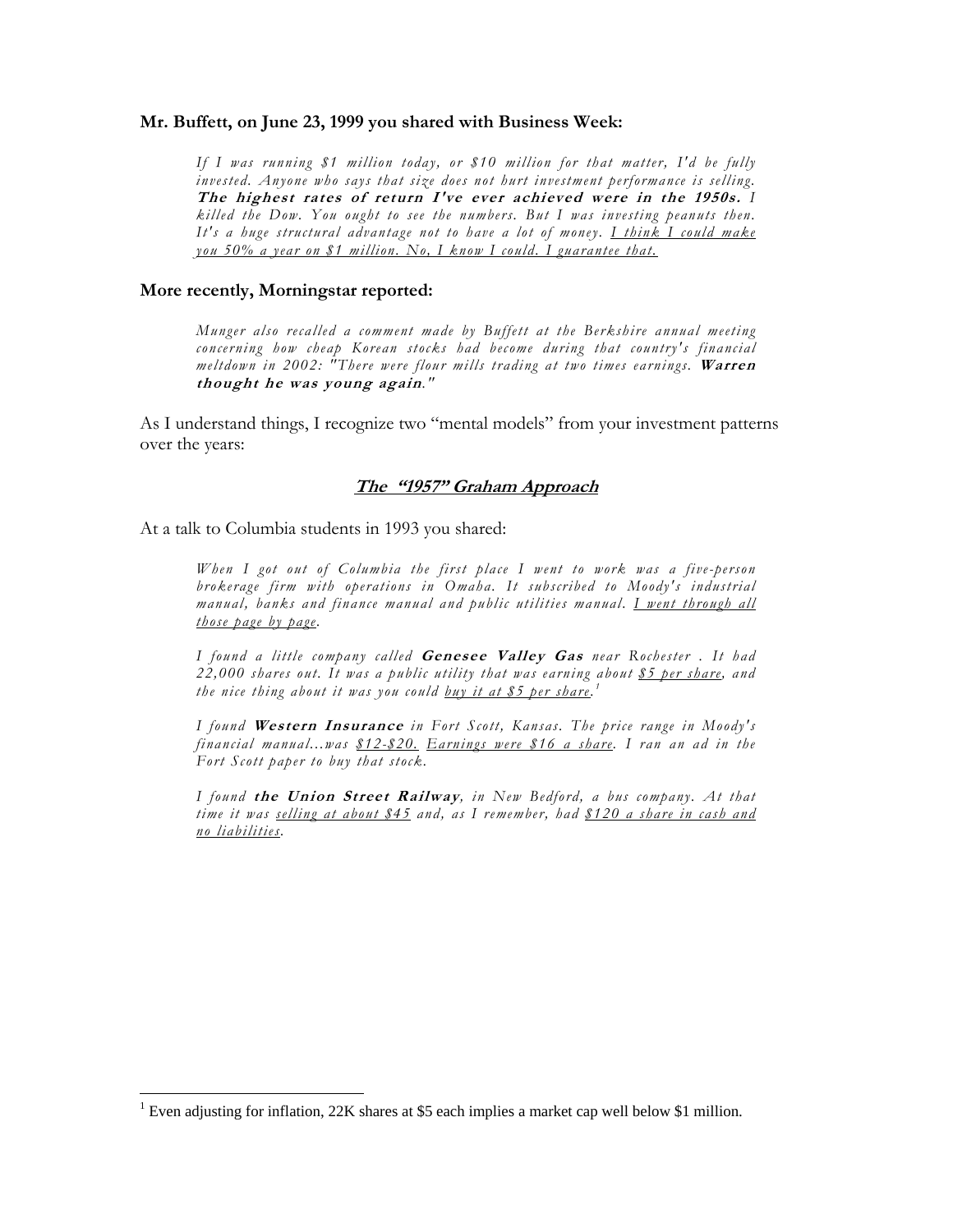# **Along similar lines, in late 2005 I understand you explained to a group of Harvard students the following:**

*Citicorp sent a manual on Korean stocks. Within 5 or 6 hours, twenty stocks selling at 2 or 3x earnings with strong balance sheets were identified. Korea rebuilt itself in a big way post 1998. Companies overbuilt their balance sheets – including Daehan Flour Mill with 15,000 won/year earning power and selling at "2 and change" times earnings. The strategy was to buy the securities of twenty companies thereby spreading the risk that some of the companies will be run by crooks. \$100 million was quickly put to work.* 

## **The "1987" Fisher Approach**

**The following excerpts from an article written by Carol Loomis published on April 11, 1988 in Fortune provide interesting clarity on the modus-operandi of Berkshire circa 1987:** 

Unusual Profitability (High ROE with Low Debt; i.e. high ROIC)

*…But in his 1987 annual report, Buffett the businessman comes out of the closet to point out just how good these enterprises and their managers are. Had the Sainted Seven operated as a single business in 1987, he says, they would have employed \$175 million in equity capital, paid only a net \$2 million in interest, and earned, after taxes, \$100 million. That's a return on equity of 57%, and it is exceptional. As Buffett says, ''You'll seldom see such a percentage anywhere, let alone at large, diversified companies with nominal leverage.''* 

Unusual Growth (Opportunities for Reinvestment of Retained Earnings)

*…Some folks of the right sort, by the name of Heldman, read that ad and brought him their uniform business, Fechheimer, in 1986. The business had only about \$6 million in profits, which is an operation smaller than Buffett thinks ideal.* 

*…A few hundred miles away at Fechheimer (…1987 sales: \$75 million)* 

Paying for Quality

*…By 1972, Blue Chip Stamps, a Berkshire affiliate that has since been merged into the parent, was paying three times book value to buy See's Candies, and the good-business era was launched. ''I have been shaped tremendously by Charlie,'' says Buffett. ''Boy, if I had listened only to Ben, would I ever be a lot poorer.*